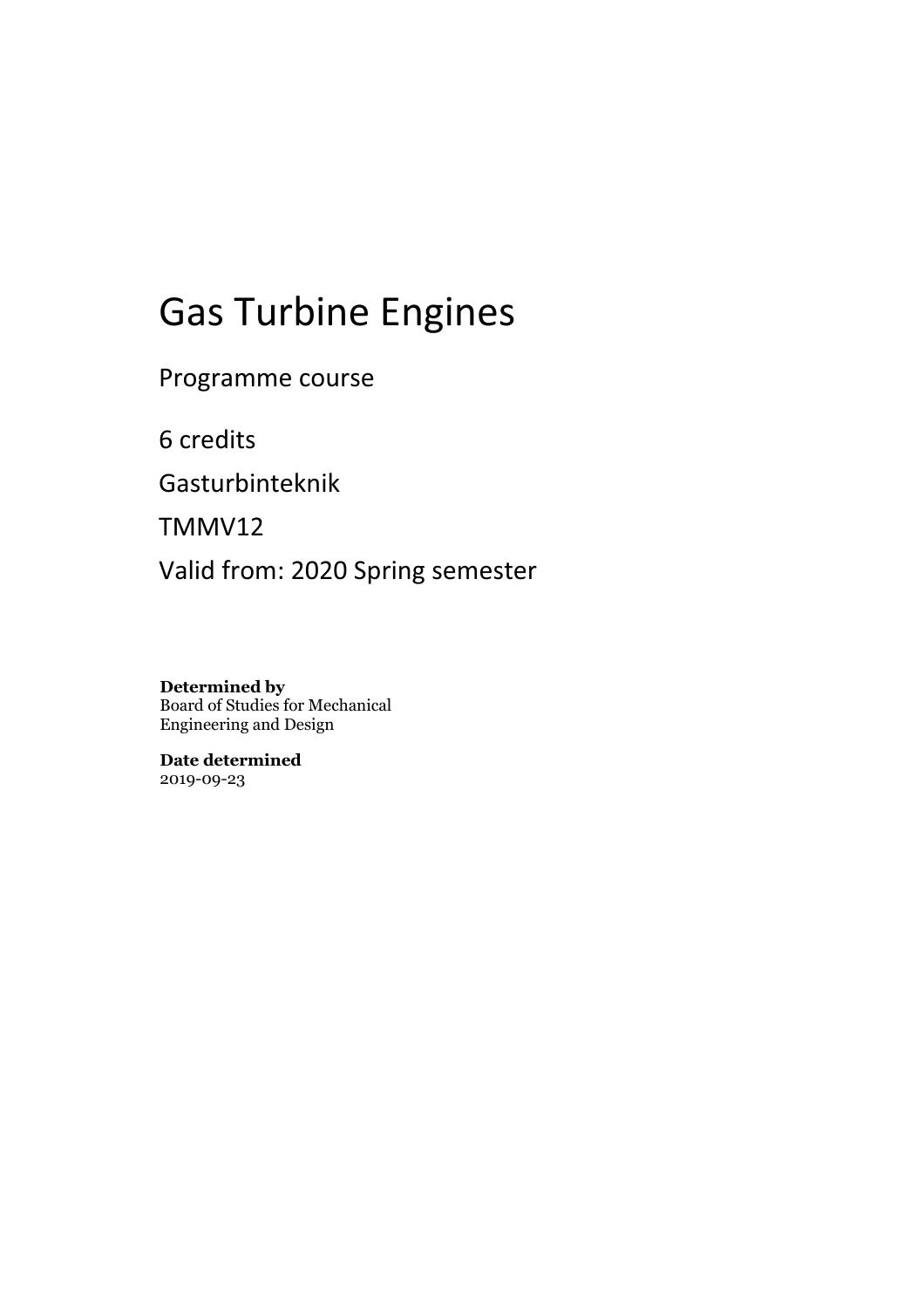# Main field of study

Aeronautical Engineering, Energy and Environmental Engineering, Mechanical Engineering

Course level

Second cycle

# Advancement level

A1X

# Course offered for

- Master's Programme in Aeronautical Engineering
- Master's Programme in Mechanical Engineering
- Energy-Environment-Management M Sc in Engineering
- Mechanical Engineering, M Sc in Engineering

# Entry requirements

Note: Admission requirements for non-programme students usually also include admission requirements for the programme and threshold requirements for progression within the programme, or corresponding.

### Prerequisites

Thermodynamics, Fluid Mechanics, Aerodynamics, Heat Transfer

# Intended learning outcomes

The aim of the course is to provide some basic but fundamental knowledge and understanding about the functionality of turbine engines. This knowledge will enable the students how a turbine engine can be highly efficient while having the least impact on environment. That is to aim for a green energy to contribute in sustainable development.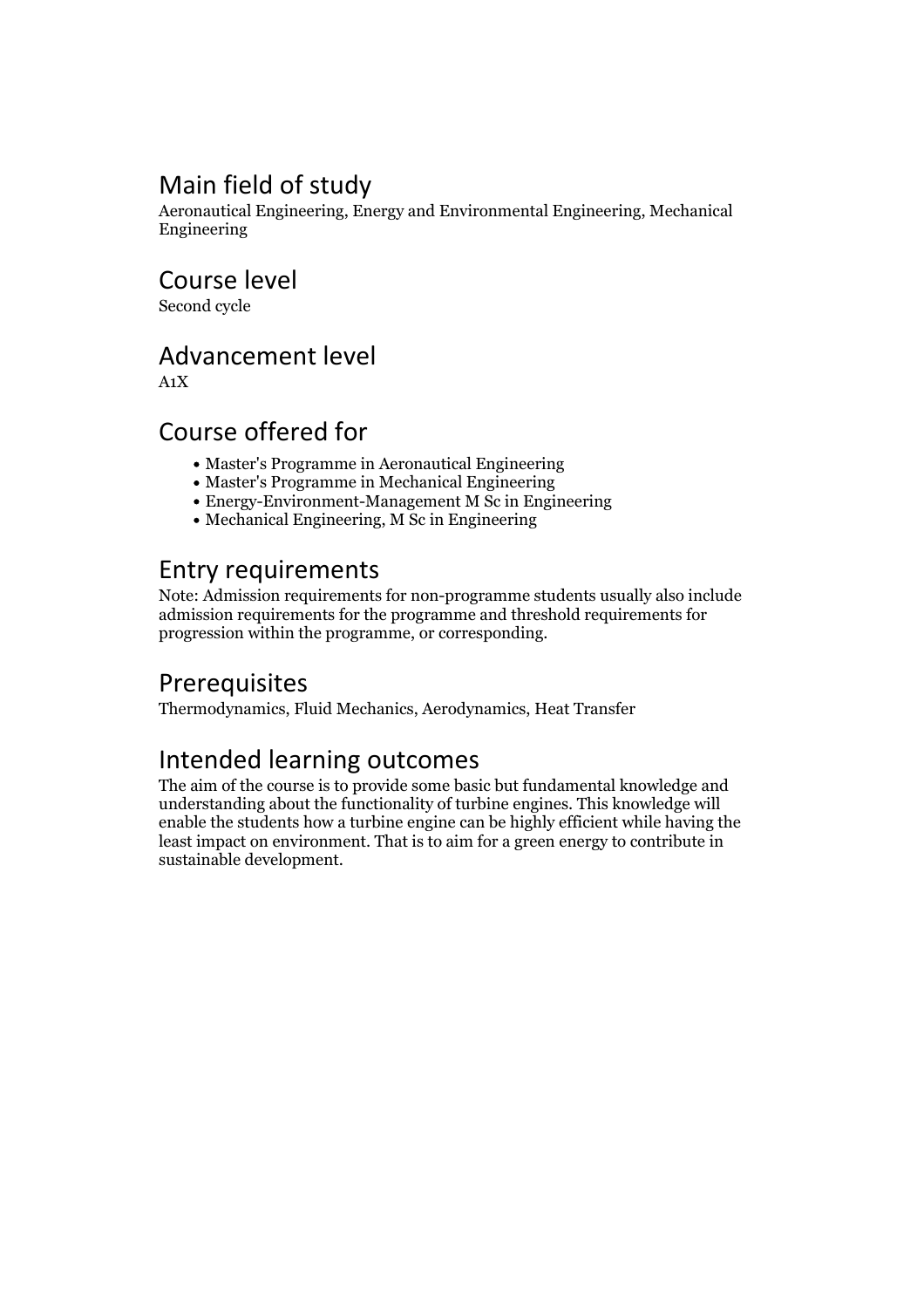### Course content

Fundamentals of thermodynamics, fluid mechanics and aerodynamics are discussed for a turbine engine from an analytical and theoretical perspective.<br>Furthermore, the functionality of different components such as compressor, combustor and turbine, common in all types of turbine engines, would

Turbine engines have wide ranges of application such as in Aerospace Industry (Jet Engines), in Power Plant Industry (Gas Turbines, Steam Turbines), and in Automotive and Marine Industry (Turbofans, Turbochargers). However, in this course Gas turbines and Jet Engines are discussed in more details.

# Teaching and working methods

The educational methods consist of lectures, seminars and labs. Seminars are given by guest lecturers from industrial partners.

# Examination

| UPG5      | Assignments         | 2 credits | U, 3, 4, 5 |  |
|-----------|---------------------|-----------|------------|--|
| TEN3      | Written examination | 3 credits | U, 3, 4, 5 |  |
| LAB3      | Laboratory Work     | 1 credits | U.G        |  |
| $m1$ $m1$ |                     |           |            |  |

The final course grade is based on the achievements on the written exam and the calculation assignment. The written exam contributes 70 % and the assignment

contributes 30 % to the final grade. Note in order to pass the course you need to pass both

the written exam and the calculation assignment.

### Grades

Four-grade scale, LiU, U, 3, 4, 5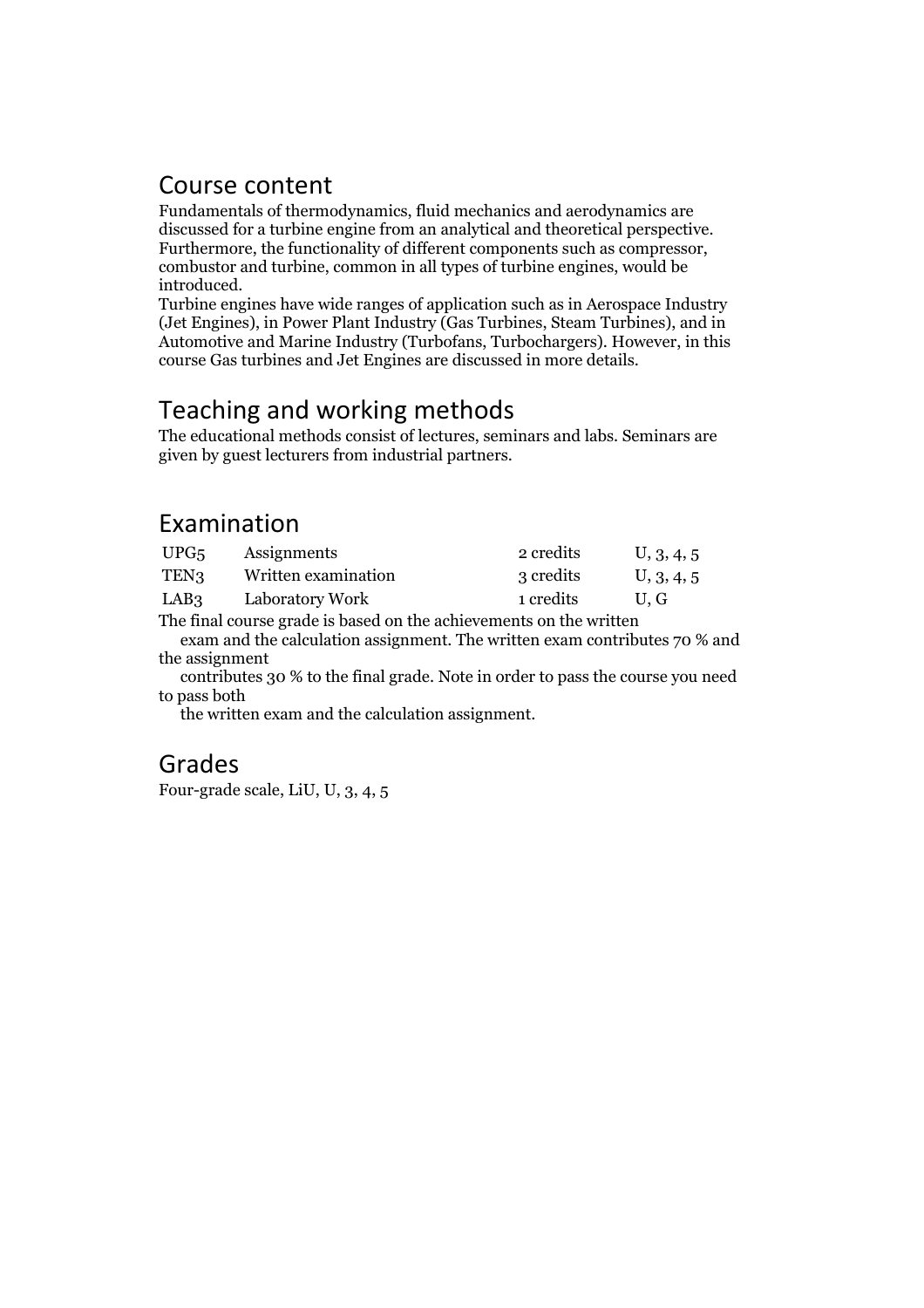# Other information

#### **About teaching and examination language**

The teaching language is presented in the Overview tab for each course. The examination language relates to the teaching language as follows:

- If teaching language is Swedish, the course as a whole or in large parts, is parts of the course could be given in English, Examination language is
- Swedish.<br>• If teaching language is Swedish/English, the course as a whole will be taught in English if students without prior knowledge of the Swedish language participate. Examination language is Swedish or English
- $\bullet$  If teaching language is English, the course as a whole is taught in English. Examination language is English.

#### **Other**

The course is conducted in a manner where both men's and women's

The planning and implementation of a course should correspond to the course syllabus. The course evaluation should therefore be conducted with the course syllabus as a starting point.

### Department

Institutionen för ekonomisk och industriell utveckling

### Director of Studies or equivalent

Roland Gårdhagen

### Examiner

Roland Gårdhagen

### Course website and other links

### Education components

Preliminary scheduled hours: 48 h Recommended self-study hours: 112 h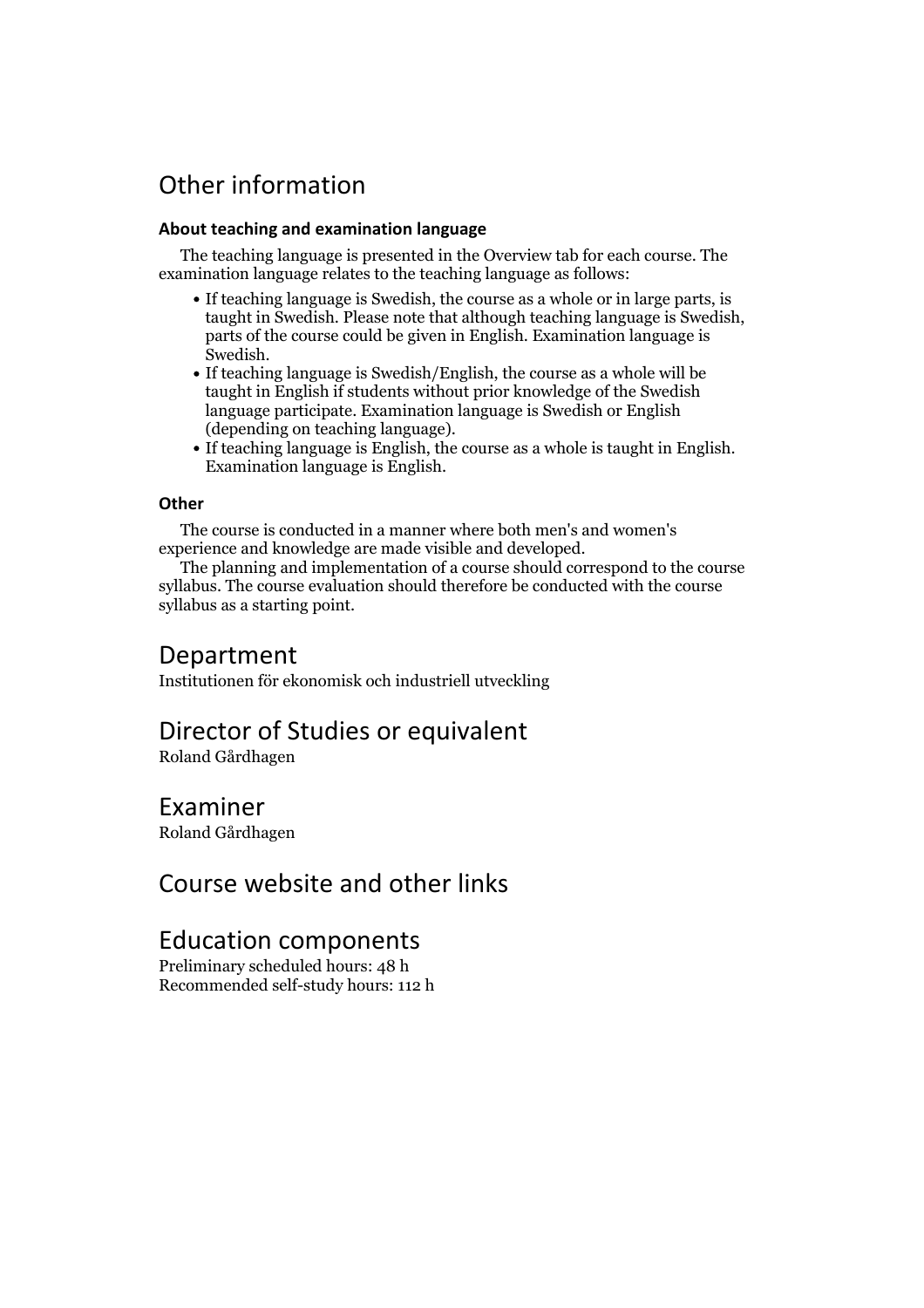# Course literature

#### **Books**

El-sayed, Ahmed F., (2017) *Aircraft propulsion and gas turbine engines* 2nd Edition CRC Press, 2017 ISBN: 9781466595163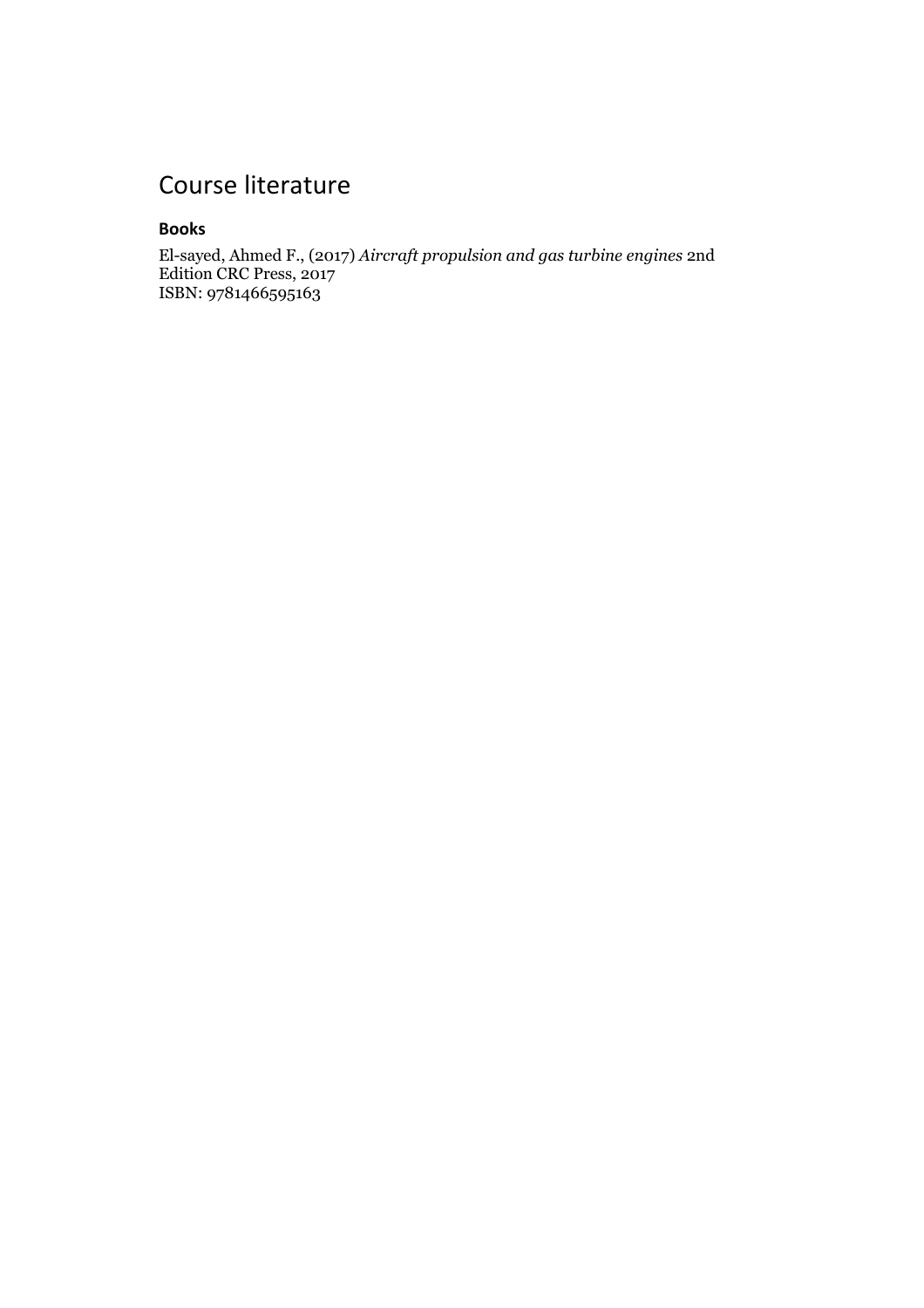# **Common rules**

### **Course syllabus**

A syllabus must be established for each course. The syllabus specifies the aim and contents of the course, and the prior knowledge that a student must have in order to be able to benefit from the course.

### **Timetabling**

Courses are timetabled after a decision has been made for this course concerning its assignment to a timetable module.

### **Interrupting a course**

The vice-chancellor's decision concerning regulations for registration, deregistration and reporting results (Dnr LiU-2015-01241) states that interruptions in study are to be recorded in Ladok. Thus, all students who do not participate in a course for which they have registered must record the interruption, such that the registration on the course can be removed. Deregistration from <sup>a</sup> course is carried outusing <sup>a</sup> web-based form: https://www.lith.liu.se/for-studenter/kurskomplettering?l=en.

### **Cancelled courses**

Courses with few participants (fewer than 10) may be cancelled or organised in a manner that differs from that stated in the course syllabus. The Dean is to deliberate and decide whether a course is to be cancelled or changed from the course syllabus.

### **Guidelines relatingto examinations and examiners**

For details, see Guidelines for education and examination for first-cycle and second-cycle education at Linköping University, http://styrdokument.liu.se/Regelsamling/VisaBeslut/917592.

An examiner must be employed as a teacher at LiU according to the LiU Regulations for Appointments

(https://styrdokument.liu.se/Regelsamling/VisaBeslut/622784). For courses in second-cycle, the following teachers can be appointed as examiner: Professor (including Adjunct and Visiting Professor), Associate Professor (including Adjunct), Senior Lecturer (including Adjunct and Visiting Senior Lecturer), Research Fellow, or Postdoc. For courses in first-cycle, Assistant Lecturer (including Adjunct and Visiting Assistant Lecturer) can also be appointed as examiner in addition to those listed for second-cycle courses. In exceptional cases, a Part-time Lecturer can also be appointed as an examiner at both first- and second cycle, see Delegation of authority for the Board of Faculty of Science and Engineering.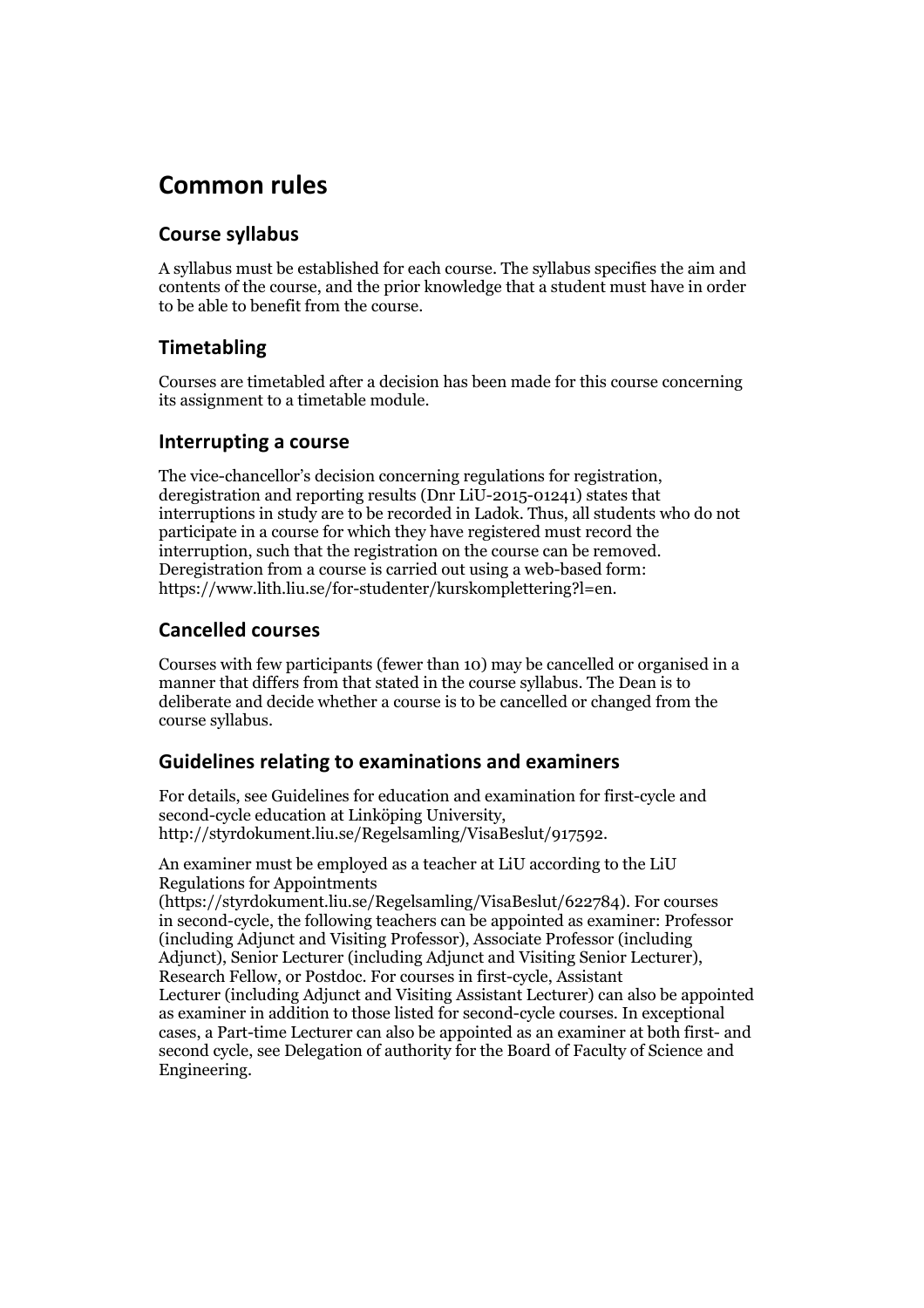### **Forms of examination**

#### **Examination**

Written and oral examinations are held at least three times a year: once immediately after the end of the course, once in August, and once (usually) in one of the re-examination periods. Examinations held at other times are to follow a decision of the board of studies.

Principles for examination scheduling for courses that follow the study periods:

- courses given in VT1 are examined for the first time in March, with re-examination in June and August
- courses given in VT2 are examined for the first time in May, with re-examination in August and October
- courses given in HT1 are examined for the first time in October, with re-examination in January and August
- courses given in HT2 are examined for the first time in January, with re-examination in March and in August.

The examination schedule is based on the structure of timetable modules, but there may be deviations from this, mainly in the case of courses that are studied and examined for several programmes and in lower grades (i.e. 1 and 2).

Examinations for courses that the board of studies has decided are to be held in alternate years are held three times during the school year in which the course is given according to the principles stated above.

Examinations for courses that are cancelled orrescheduled such that they are not given in one or several years are held three times during the year that immediately follows the course, with examination scheduling that corresponds to the scheduling that was in force before the course was cancelled or rescheduled.

When a course is given for the last time, the regular examination and two re-<br>examinations will be offered. Thereafter, examinations are phased out by offering three examinations during the following academic year at the same times as the examinations in any substitute course. If there is no substitute course, three examinations will be offered during re-examination periods during the following academic year. Other examination times are decided by the board of studies. In all cases above, the examination is also offered one more time during the academic year after the following, unless the board of studies decides otherwise.

If a course is given during several periods of the year (for programmes, or on different occasions for different programmes) the board or boards of studies determine together the scheduling and frequency of re-examination occasions.

#### **Registration for examination**

In order to take an examination, a student must register in advance at the Student Portal during the registration period, which opens 30 days before the date of the examination and closes 10 days before it. Candidates are informed of the location of the examination by email, four days in advance. Students who have not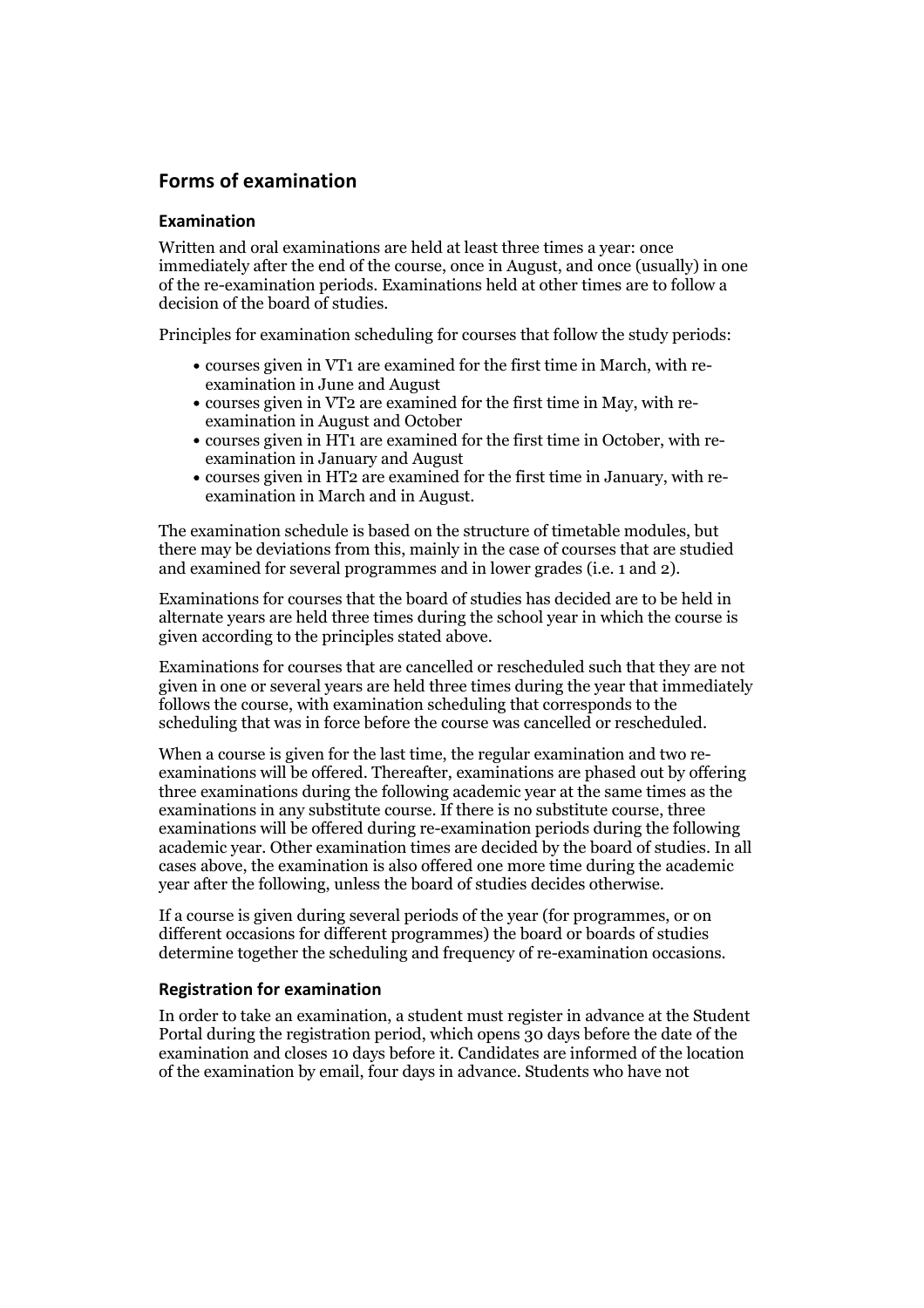registered for an examination run the risk of being refused admittance to the examination, if space is not available.

Symbols used in the examination registration system:

- \*\* denotes that the examination is being given for the penultimate time.
- \* denotes that the examination is being given for the last time.

#### **Code of conduct for students during examinations**

Details are given in a decision in the university's rule book: http://styrdokument.liu.se/Regelsamling/VisaBeslut/622682.

#### **Retakes for higher grade**

Students at the Institute of Technology at LiU have the right to retake written examinations and computer-based examinations in an attempt to achieve a higher grade. This is valid for all examination components with code "TEN" and "DAT". The same right may not be exercised for other examination components, unless otherwise specified in the course syllabus.

A retake is not possible on courses that are included in an issued degree diploma.

#### **Retakes of other forms of examination**

Regulations concerning retakes of other forms of examination than written examinations and computer-based examinations are given in the LiU guidelines

http://styrdokument.liu.se/Regelsamling/VisaBeslut/917592.

#### **Plagiarism**

For examinations that involve the writing of reports, in cases in which it can be assumed that the student has had access to other sources (such as during project work, writing essays, etc.), the material submitted must be prepared in accordance with principles for acceptable practice when referring to sources (references or quotations for which the source is specified) when the text, images, ideas, data,  $\vec{e}$  etc. of other people are used. It is also to be made clear whether the author has reused his or her own text, images, ideas, data, etc. from previous examinations, such as degree projects, project reports, etc. (this is sometimes known as "self-<br>plagiarism").

A failure to specify such sources may be regarded as attempted deception during examination.

#### **Attempts to cheat**

In the event of <sup>a</sup> suspected attempt by <sup>a</sup> student to cheat during an examination, or when study performance is to be assessed as specified in Chapter <sup>10</sup> of the Higher Education Ordinance, the examiner is to report this to the disciplinary board of the university. Possible consequences for the student are suspension from study and a formal warning. More information is available at https://www.student.liu.se/studenttjanster/lagar-regler-rattigheter?l=en.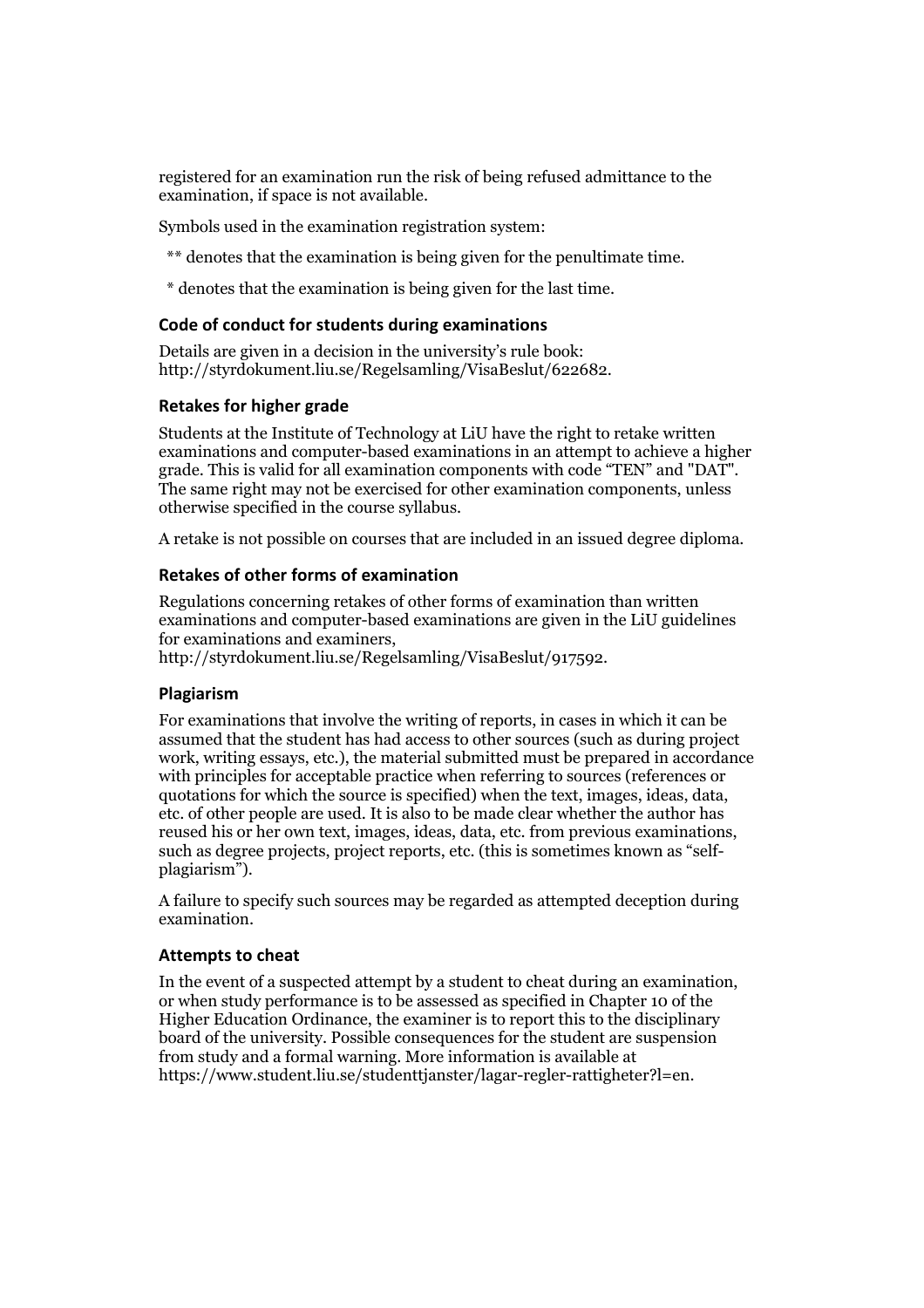#### **Grades**

The grades that are preferably to be used are Fail (U), Pass (3), Pass not without distinction  $(4)$  and Pass with distinction  $(5)$ .

- 1. Grades U, 3, 4, 5 are to be awarded for courses that have written
- examinations. 2. Grades Fail (U) and Pass (G) may be awarded for courses with <sup>a</sup> large degree of practical components such as laboratory work, project work and group work. 3. Grades Fail (U) and Pass (G) are to be used for degree projects and other
- independent work.

#### **Examination components**

- 
- 1. Grades U, 3, 4, <sup>5</sup> are to be awarded for written examinations (TEN). 2. Examination components for which the grades Fail (U) and Pass (G) may be awarded are laboratory work (LAB), project work (PRA), preparatory written examination (KTR), oral examination (MUN), computer-based
- examination (DAT), home assignment (HEM), and assignment (UPG). 3. Students receive grades either Fail (U) or Pass (G) for other examination components in which the examination criteria are satisfied principally through active attendance such as other examination (ANN), tutorial group
- (BAS) or examination item (MOM). 4. Grades Fail (U) and Pass (G) are to be used for the examination components Opposition (OPPO) and Attendance at thesis presentation (AUSK) (i.e. part of the degree project).

For mandatory components, the following applies: If special circumstances prevail, and if it is possible with consideration of the nature of the compulsory component, the examiner may decide to replace the compulsory component with another equivalent component. (In accordance with the LiU Guidelines for education and examination for first-cycle and second-cycle education at Linköping University, http://styrdokument.liu.se/Regelsamling/VisaBeslut/917592).

For written examinations, the following applies: If the LiU coordinator for students with disabilities has granted a student the right to an adapted examination for a written examination in an examination hall, the student has the right to it. If the coordinator has instead recommended for the student an adapted examination or alternative form of examination, the examiner may grant this if the examiner assesses that it is possible, based on consideration of the course objectives. (In accordance with the LiU Guidelines for education and examination for first-cycle and second-cycle education at Linköping University, http://styrdokument.liu.se/Regelsamling/VisaBeslut/917592).

The examination results for a student are reported at the relevant department.

### **Regulations (applyto LiU in its entirety)**

The university is a government agency whose operations are regulated by